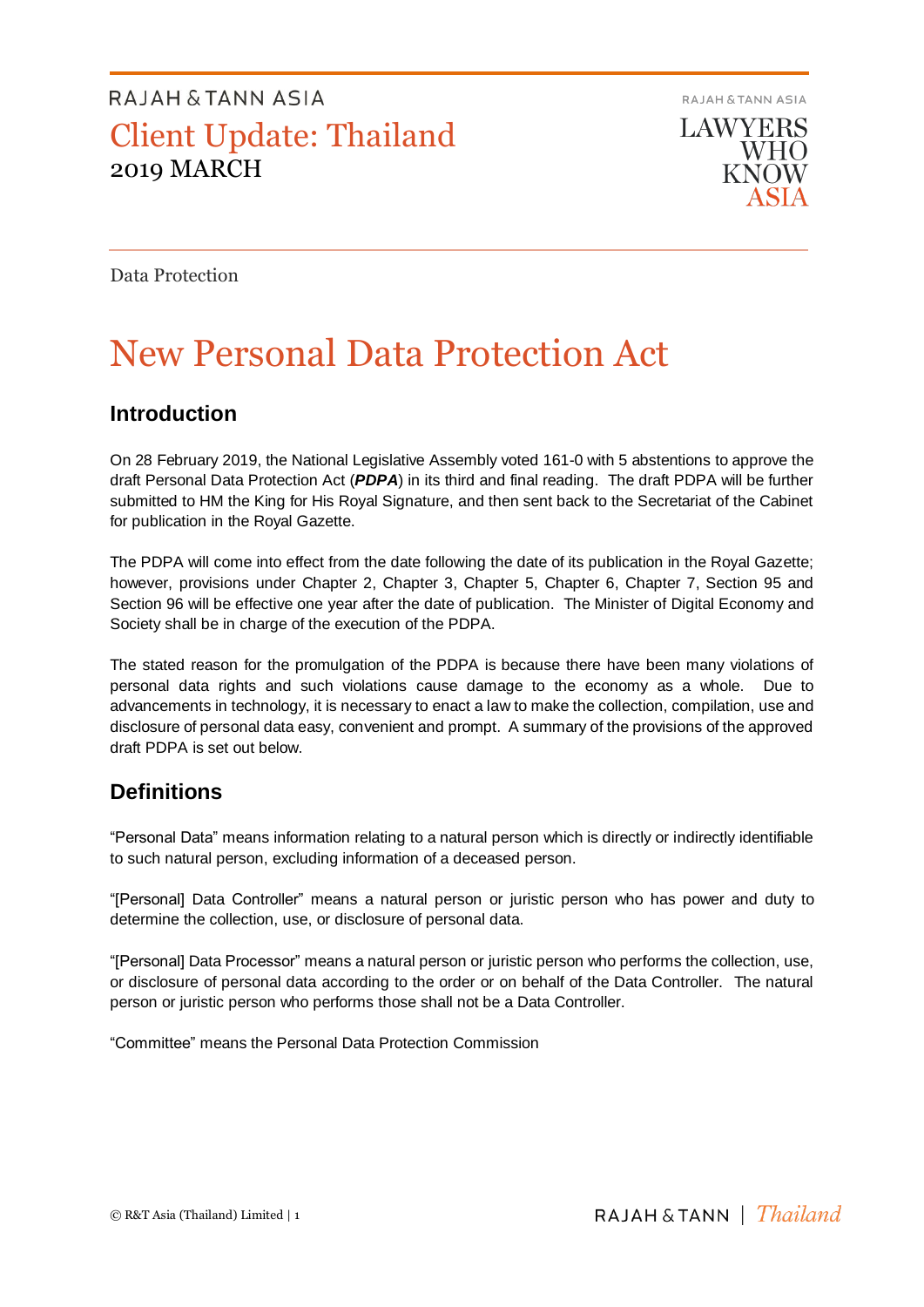RAJAH & TANN ASIA **LAWYERS WHO KNOW** 

Data Protection

## **Chapter 1: Personal Data Protection Commission**

The PDPA establishes the Personal Data Protection Commission (*PDPC*) whose duties and powers include preparing the master plan for operation in respect of the promotion and protection of personal data, and interpreting and determining issues arising from the enforcement of the PDPA.

### **Chapter 2: Personal Data Protection**

This chapter is categorized into three parts: (i) General Rules; (ii) Collection of Personal Data; and (iii) Use or Disclosure of Personal Data.

Principally, the Data Controller is required to seek consent prior to or during the collection, use and disclosure of Personal Data, unless the provisions under the PDPA or other laws prescribe otherwise.

In collecting the Personal Data, the Data Controller must inform, prior to or during the collection of Personal Data, the owner of the Personal Data (*Data Subject*) of the following: (i) the purposes of collection; (ii) the data to be collected; (iii) the rights of the Data Subject; and so forth.

### **Chapter 3: Rights of Data Subject**

The Data Subject is granted the right to access and request a copy of his/her Personal Data, the right to object to the collection, use or disclosure of his/her Personal Data, and the right to request the Data Controller to delete or destroy his/her Personal Data under specific circumstances.

## **Chapter 4: The Office of Personal Data Protection Commission**

The PDPA establishes the Office of Personal Data Protection Commission (*PDPC's Office*) to promote and support the development of Personal Data Protection. PDPC's Office is a government agency and will have the status of a juristic person.

## **Chapter 5: Complaint**

The Data Subject has the right to lodge a complaint to the Expert Committee if the Data Controller or Data Processor, including its employee(s) or contractor(s), fails to comply with any provision under the PDPA or the notifications issued by virtue of the PDPA.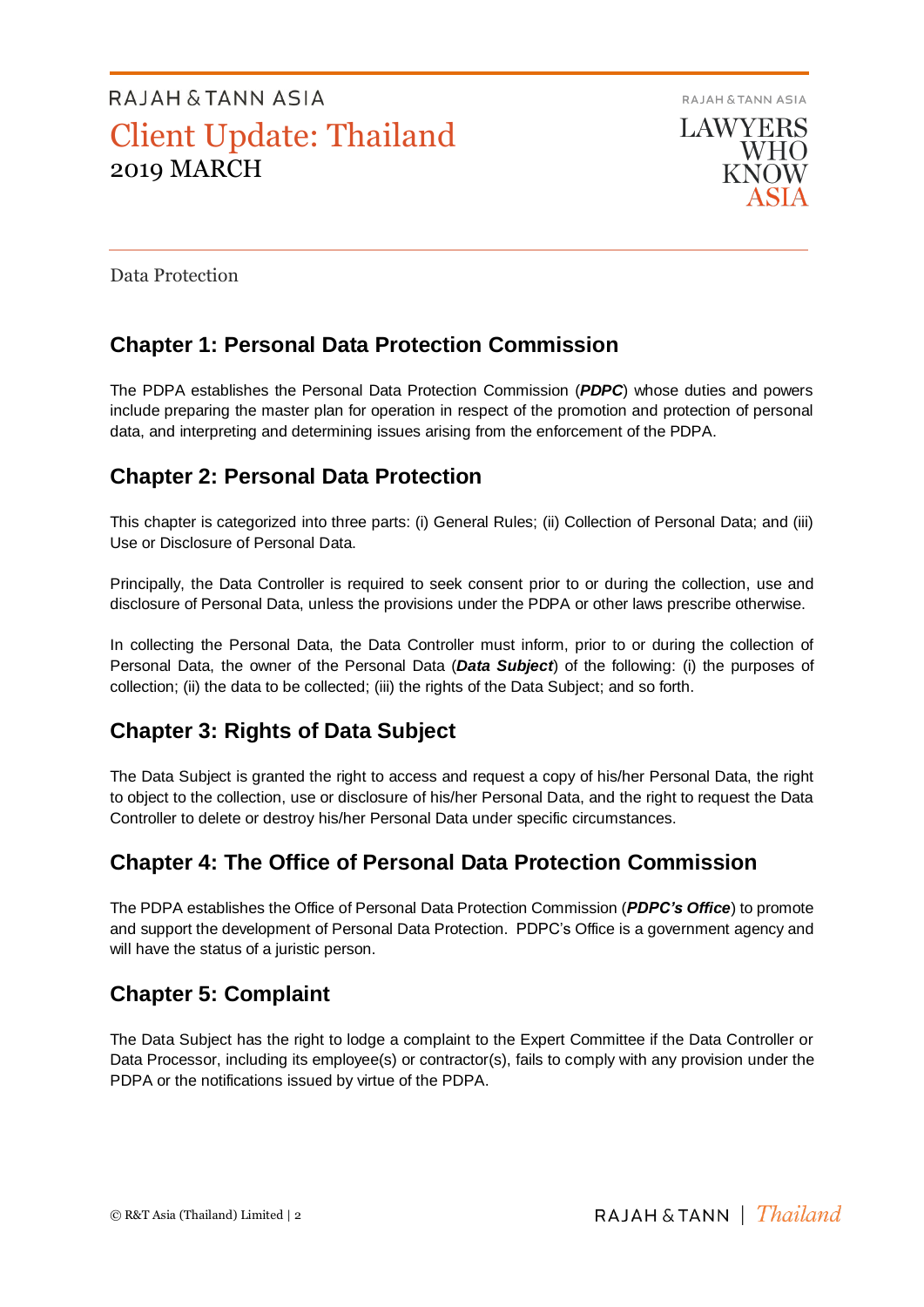RAJAH & TANN ASIA



Data Protection

## **Chapter 6: Civil Liability**

Civil liability will be imposed on a Data Controller or Data Processor who intentionally or negligently fails to comply with any provision under the PDPA which results in damage towards the Data Subject.

The limitation period for the claim of damages expires after the lapse of three years from the date on which the Data Subject knew of such damage and the Data Controller or Data Processor who would be responsible, or ten years from the date on which the violation of Personal Data was committed.

### **Chapter 7: Penalty**

There are two types of penalty: (i) criminal penalty; and (ii) administrative penalty.

The offences on which penalties will be imposed include a violation of the consent requirement and a failure to comply with Personal Data protection standards which result in damage towards the Data Subject.

### **Transitional provisions**

In respect of the Personal Data collected by the Data Controller prior to the date of enforcement of the PDPA, the Data Controller is entitled to continue collecting and using such Personal Data according to its purpose.

However, the Data Controller is required to specify the instructions for revocation of consent and publicize them to the Data Subject.

\* \* \*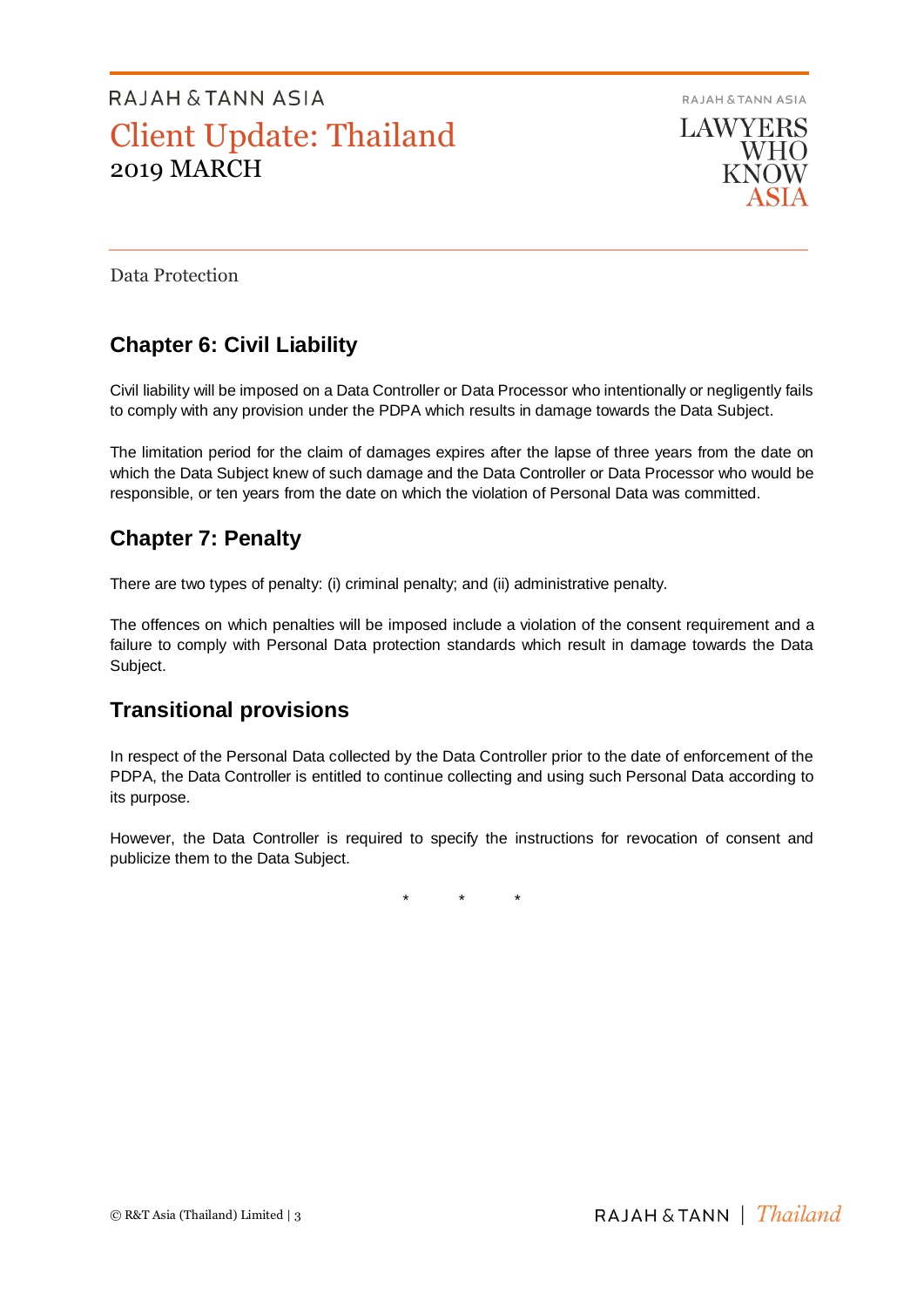**RAJAH & TANN ASIA** 

**LAWYERS WHO**<br>KNOW ASIA

# **Contacts**



**Melisa Uremovic** Partner

D (66) 2656 1991 F (66) 2656 0833 melisa.u@rajahtann.com



**Sui Lin Teoh** Partner

D (66) 2656 1991 F (66) 2656 0833 [sui.lin.teoh@rajahtann.com](mailto:sui.lin.teoh@rajahtann.com)



**Saroj Jongsaritwang** Partner

D (66) 2656 1991 F (66) 2656 0833 [saroj.jongsariwang@rajahtann.com](mailto:saroj.jongsariwang@rajahtann.com)



**Supawat Srirungruang** Partner

D (66) 2656 1991 F (66) 2656 0833 [supawat.s@rajahtann.com](mailto:supawat.s@rajahtann.com)



**Visitsak Arunsuratpakdee** Partner

D (66) 2656 1991 F (66) 2656 0833 [visitsak.a@rajahtann.com](mailto:visitsak.a@rajahtann.com)



**Pasiri Taypongsak** Senior Associate

D (66) 2656 1991 F (66) 2656 0833 [pasiri.t@rajahtann.com](mailto:pasiri.t@rajahtann.com)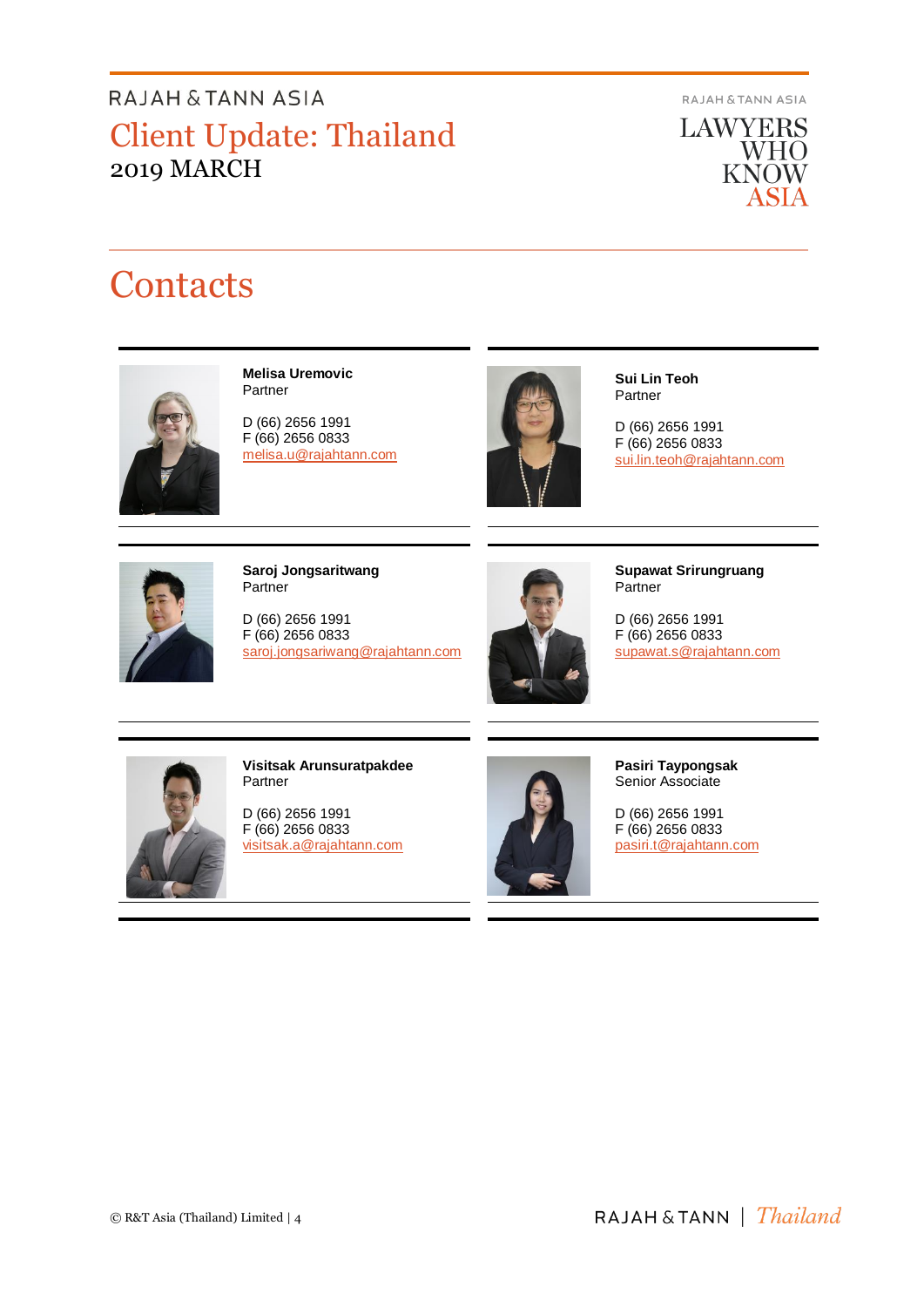RAJAH & TANN ASIA

**LAWYERS WHO** KNOW

# Our Regional Contacts

#### RAJAH & TANN | Singapore

**Rajah & Tann Singapore LLP** T +65 6535 3600 F +65 6225 9630 sg.rajahtannasia.com

### R&T SOK&HENG | Cambodia

**R&T Sok & Heng Law Office** T +855 23 963 112 / 113 F +855 23 963 116 kh.rajahtannasia.com

RAJAH & TANN 立杰上海 SHANGHAI REPRESENTATIVE OFFICE | China

**Rajah & Tann Singapore LLP Shanghai Representative Office** T +86 21 6120 8818 F +86 21 6120 8820 cn.rajahtannasia.com

#### ASSEGAF HAMZAH & PARTNERS | Indonesia

#### **Assegaf Hamzah & Partners**

**Jakarta Office** T +62 21 2555 7800 F +62 21 2555 7899

### **Surabaya Office**

T +62 31 5116 4550 F +62 31 5116 4560 www.ahp.co.id

### RAJAH & TANN | Lao PDR

**Rajah & Tann (Laos) Sole Co., Ltd.** T +856 21 454 239 F +856 21 285 261 la.rajahtannasia.com

#### **CHRISTOPHER & LEE ONG** | Malaysia

**Christopher & Lee Ong** T +60 3 2273 1919 F +60 3 2273 8310 www.christopherleeong.com

#### RAJAH & TANN NK LEGAL | Myanmar

**Rajah & Tann NK Legal Myanmar Company Limited** T +95 9 7304 0763 / +95 1 9345 343 / +95 1 9345 346 F +95 1 9345 348 mm.rajahtannasia.com

**GATMAYTAN YAP PATACSIL GUTIERREZ & PROTACIO (C&G LAW)** | *Philippines* 

**Gatmaytan Yap Patacsil Gutierrez & Protacio (C&G Law)**  T +632 894 0377 to 79 / +632 894 4931 to 32 / +632 552 1977 F +632 552 1978 www.cagatlaw.com

### RAJAH & TANN | *Thailand*

**R&T Asia (Thailand) Limited** T +66 2 656 1991 F +66 2 656 0833 th.rajahtannasia.com

RAJAH & TANN LCT LAWYERS | Vietnam

#### **Rajah & Tann LCT Lawyers**

**Ho Chi Minh City Office** T +84 28 3821 2382 / +84 28 3821 2673 F +84 28 3520 8206

**Hanoi Office** T +84 24 3267 6127

F +84 24 3267 6128 www.rajahtannlct.com

Member firms are constituted and regulated in accordance with local legal requirements and where regulations require, are independently owned and managed. Services are provided independently by each Member firm pursuant to the applicable terms of engagement between the Member firm and the client.